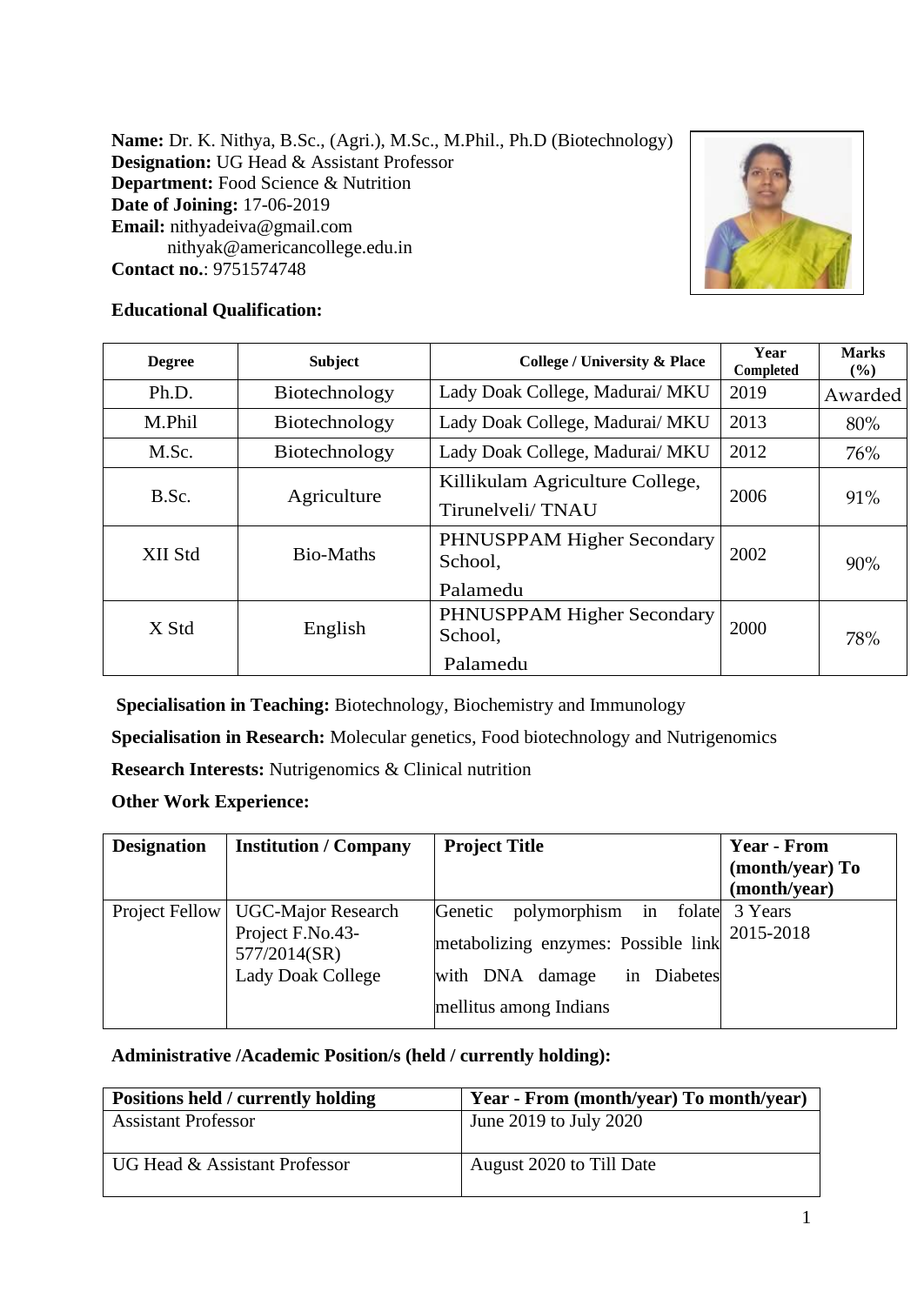#### **Research Publications:**

- **1. Nithya K**, Angeline T. Oxidative stress and genetic polymorphisms in the folate metabolic pathway and its association with Type 2 diabetes mellitus. Journal of Critical Reviews. 2021; 8(2):339-50.
- **2.** Neelaveni Rajendran, **Nithya Kamatchi,** Abirami Periyasamy & Vasantha Solomon. DNA-interaction, antibacterial and in vitro cytotoxic properties of copper(II) complexes bearing (E)-2-(2-(benzo[d]thiazol-2-ylthio)-1 phenylethylidene)thiosemicarbazone and diimine co-ligands. Journal of Coordination Chemistry. 2020: 1-17. DOI: 10.1080/00958972.2020.1751830. **Impact Factor: 1.751**
- **3. Nithya K,** Angeline T, Priscilla AS, Asirvatham AJ. Prevalence of Glutamate Carboxypeptidase II C1561T, Reduced Folate CarrierI A80G and Methionine Synthase A2756G gene polymorphisms in patients with Type 2 Diabetes Mellitus among south Indians. Asian J Pharm Clin Res. 2019:12; 170-175. DOI:10.22159/ajpcr.2019.v12i12.35656. **Impact Factor: 0.315**
- **4.** Rajendran N, Abirami P, **Nithya K**, Vasantha S. Biological evaluation of copper (II) complexes on N (4)− substituted thiosemicarbazide derivatives and diimine coligands using DNA interaction, antibacterial and in vitro cytotoxicity. Journal of Coordination Chemistry. 2019: 72; 1937-1956. **Impact Factor: 1.751**
- **5.** Rajendran N, **Nithya K**, Vasantha S. Biological efficacy of mixed ligand copper (ii) complexes of n (4)-substituted thiosemicarbazone and diimine co-ligands as chelating n, n'-donor ligand. Asian J Pharm Clin Res. 2019:12(7): 280-285. **Impact Factor: 0.315**
- **6. Nithya K,** Isabel W, Angeline T, Priscilla AS, Asirvatham AJ. Association of MTHFR A1298C gene variant, DNA damage and Total Antioxidant Status with the risk of Type 2 diabetes mellitus and its complications. Asian J Pharm Clin Res. 2018:11; 344-348. **Impact Factor: 0.315**
- **7. Nithya K,** Isabel W, Angeline T, Priscilla AS, Shakila H, Asirvatham AJ. MTHFR C677T gene polymorphism in type 2 diabetes mellitus patients with and without vascular complications: A case-control study. Meta Gene. 2017: 14; 79-84. **Impact Factor: 0.514**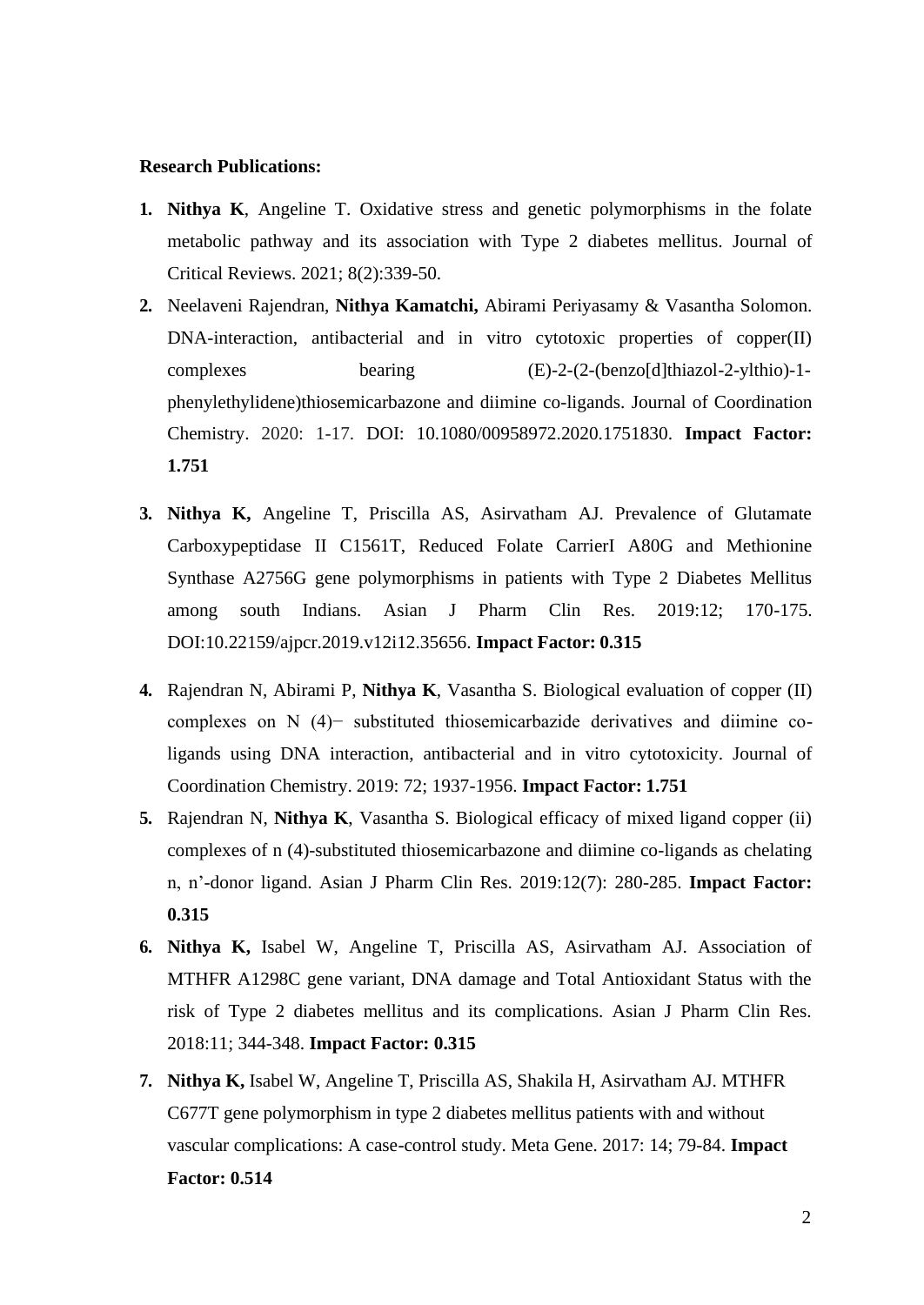- **8. Nithya K,** Isabel W, Angeline T, Priscilla AS, Asirvatham AJ. Assessment of DNA strand breaks and total antioxidant status in type 2 diabetic patients with and without complications- A case-control study. Asian J Pharm Clin Res. 2017:430-434. **Impact Factor: 0.315**
- **9. Nithya K,** Angeline T, Isabel W, and Asirvatham AJ. "SOD1 Gene +35A/C (exon3/intron3) Polymorphism in Type 2 Diabetes Mellitus among South Indian Population. Genetics Research International. 2016, 1- 5. **Impact Factor: 2.13**
- **10.** Lourdhu Mary A, **Nithya K**, Isabel W, and Angeline T. Prevalence of Catalase (-21 A/T) Gene Variant in South Indian (Tamil) Population. BioMed Research International. 2014. **Impact Factor: 2.276**
- **11.** Lourdhu Mary A, Isabel W, Jose Heavena P, **Nithya K** and Jebasingh Dr. Assessment of catalase Activity in Oesophageal Cancer-a Case Control Study. International journal of scientific research 2013; 2(5): 481-482.

### **Conference / Seminar Presentations:**

- 1. Paper presentation at **World congress on Cardiac Sciences** held on 28th & 29th November 2018 in Indian Institute of Science, Bengaluru.
- 2. Paper presentation at 49<sup>th</sup> Aqua-Terr Conference on Biological Sciences, February 27-28, 2018 in Madurai Kamaraj University, Madurai.
- 3. Paper presentation at **National conference** on Healthcare and Biotechnology in India: Emerging Trends and Challenges, August  $17<sup>th</sup> \& 18<sup>th</sup>$ , 2017 in Thanjavur.
- 4. Poster presentation at **International Symposium** on Trends in Human Genetic Research & Management, March 2-4, 2017 in Bangalore.
- 5. Paper presentation at **National Seminar** on Emerging Trends in Biological Research, September  $16<sup>th</sup> \& 17<sup>th</sup>$ , 2014 at Lady Doak College in Madurai.

## **External Examiner/ Lectures / Talks given:**

- 1. Resource Person for the webinar session on "Precision Nutrition and Genetics" on 07 March, 2022 organized by the Department of Psychology, The American College.
- 2. Acted as an External Examiner for practical examinations on 15<sup>th</sup> Nov, 2021 conducted by the Department of F&DT, Mannar Thirumalai Naicker College, Pasumalai, Madurai.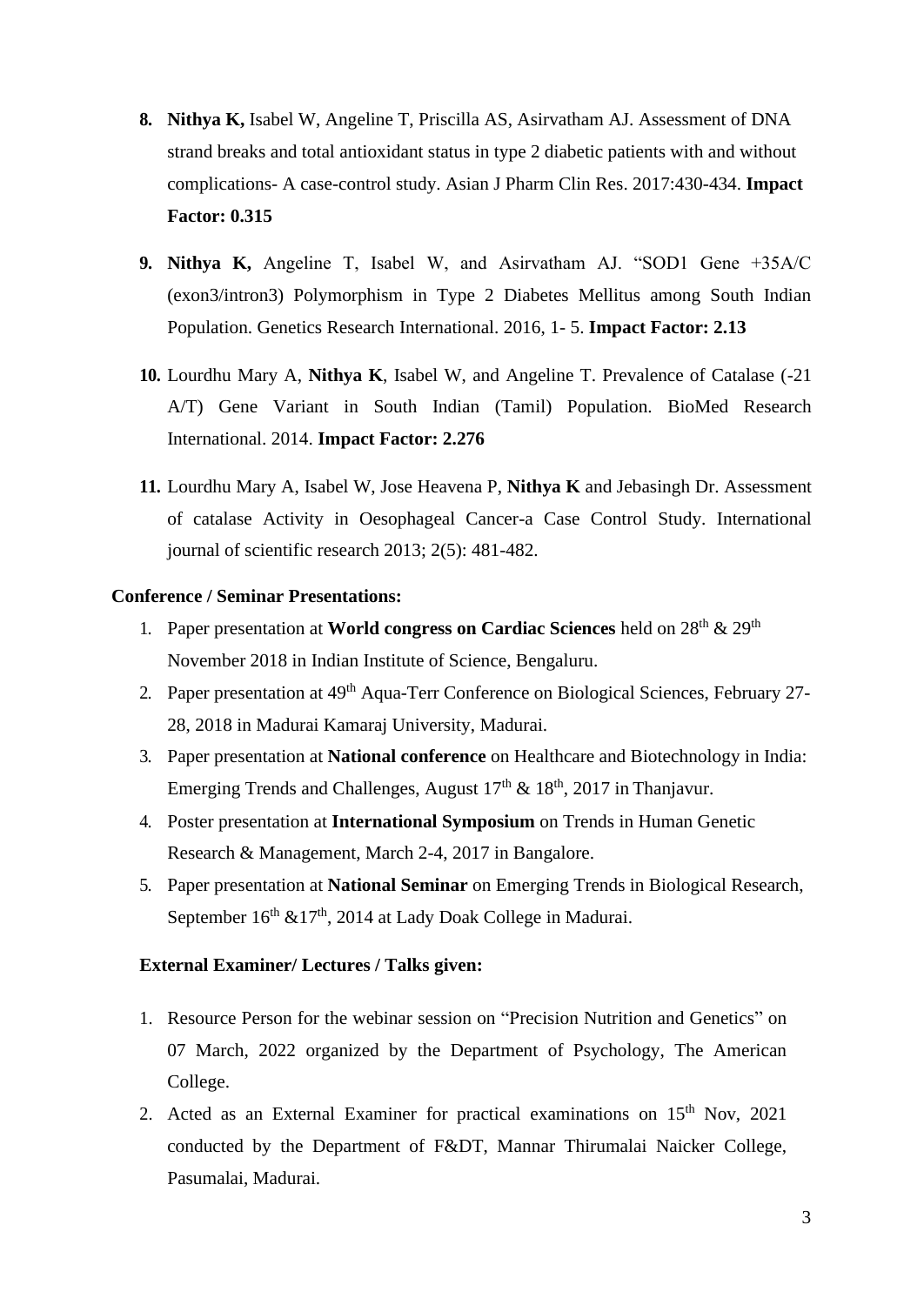- 3. Topic on '**Recent Advances in Food Biotechnology**' for the One month online invited talk series organized by Department of Home Science, The Gandhigram Rural Institute-Deemed to be University, Gandhigram, 2021.
- 4. Guest lecture on '**Nutrition and Immunity'** for the Mental Health Webinar Series 2020, organized by Department of Psychology, The American College held on  $13<sup>th</sup>$ November,2020.
- 5. National level workshop on **'Recent Trends in Molecular Biology and Bioinformatics'** held at Lady Doak College, Madurai (5<sup>th</sup> to 7<sup>th</sup> January, 2017)
- 6. Hands-on training in **'Techniques in Molecular Biology'** -2015 held at Lady Doak College, Madurai ( $2<sup>nd</sup>$  to  $4<sup>th</sup>$  December, 2015).

## **Awards / Fellowships:**

➢ **Young Scientist Award** received from Science Father, 2nd International Research Awards on Science, Health and Engineering, 18-19 April 2020.

### **Membership in Professional Bodies:**

- **1. Web of Science Researcher ID** [:ABD-7306-2021](https://publons.com/researcher/ABD-7306-2021/)
- **2.** SAS **Life Membership** (LMSASS) in Scholars Academic and Scientific Society
- $(SAS Society)$  from  $30<sup>th</sup> July, 2021$ .

### **ID No.SAS/ LMSASS /168/2021**

- **3. Reviewer** of Journal of Pharmaceutical Research International from 2021.
- **4. Editorial Board Member** of AS Gastrointestinal Disorders Journal
- **5. Member of The American College Hostel Board**
- **6. Member of NAAC committee**

### **Academic Credentials:**

- 1. **Smart Killies Medal** for highest OGPA during the academic year 2003-2004 (9.13/10.00)
- 2. **Ilangovan Endowment Medal** for highest marks in Engineering courses during the year 2006.
- 3. **Pioneer Batch Medal** for highest GPA during final B.Sc., (Agri).
- 4. **Charms Endowment Medal** for highest marks in Agricultural Microbiology.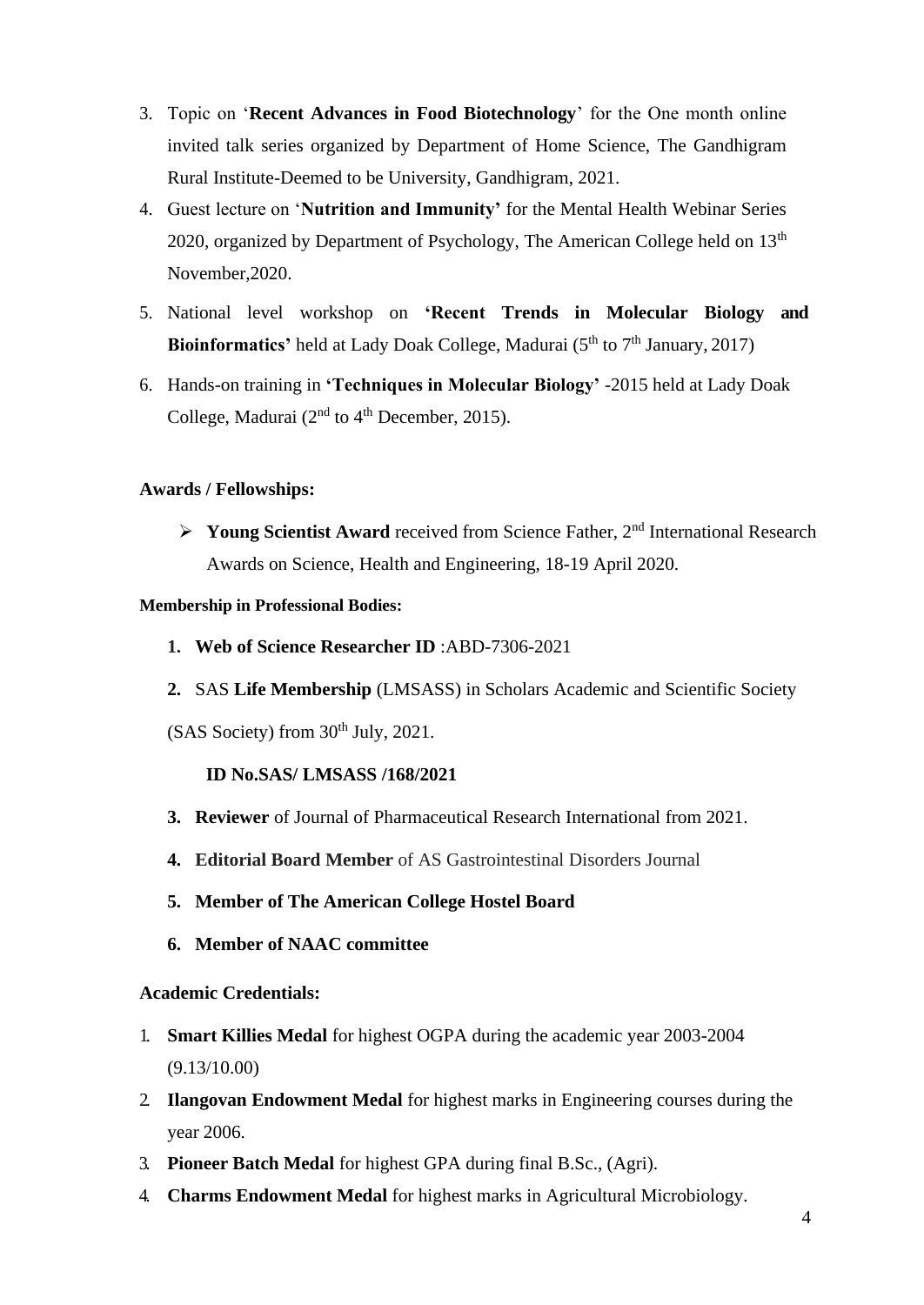- 5. **NSS Certificate** during 2002-2004 in III B.Sc. Agriculture.
- 6. **Form-3 Certificate** for participation in Kho-Kho Tournament held at Banasthali Vidyapith Rajasthan during 2004.
- 7. Certificate for **Personal Meritorious Achievement** during II M.Sc Biotechnology.
- 8. Certificate of **Merit for proficiency** in Elective forensic science during the year 2010-2011.
- 9. Certificate of **Merit for proficiency** in Major optional during the year 2011-2012.
- 10. Rank Certificate for **second rank** in Major Biotechnology.

## **Participation in FDP/workshop/seminar/conferences:**

- 1. Participated & completed successfully AICTE Training and Learning (ATAL) Academy Online Elementary FDP on **"Applications of CRISPR-Cas Gene Editing Tool"** from 07/02/2022 to 11/02/2022 at Maulana Abul Kalam Azad University of Technology, West Bengal.
- 2. Participated & completed successfully AICTE Training and Learning (ATAL) Academy Online Elementary FDP on **"Genome Engineering: Crispr-Cas as an emerging tool"** from 14th-18th December 2021 organized by Department of Biotechnology, IMS Engineering College, Ghaziabad.
- 3. Participated & completed successfully AICTE Training and Learning (ATAL) Academy Online Elementary FDP on **"Nutrigenomics Unveiled- Frontier in Healthcare"** from 23rd November to 27th November 2021 organized by Bharati Vidyapeeth College of Pharmacy, Kolhapur.
- 4. Participated in the Two Days International Virtual Workshop on **"Innovative Resources and IPR in Research"** held on 08th -09th October 2021 organized by the PG & Research Department of Mathematics, The American College (Autonomous), Madurai, Tamil Nadu, India.
- 5. Participated in the Webinar on **"Circadian Rhythm, Stress and Wellness"** organized by the Department of Psychology, The American College (Autonomous), Madurai, Tamil Nadu, India.
- 6. Participated & completed successfully AICTE Training and Learning (ATAL) Academy Online Elementary **FDP on "Applications of Biotechnological and Analytical Tools in Pharmaceutical Research"** from 14/09/2021 to 18/09/2021 at Meerut Institute of Engineering & Technology.
- 7. Participated in the **Faculty workshop Science through Inquiry & Research (STIR-**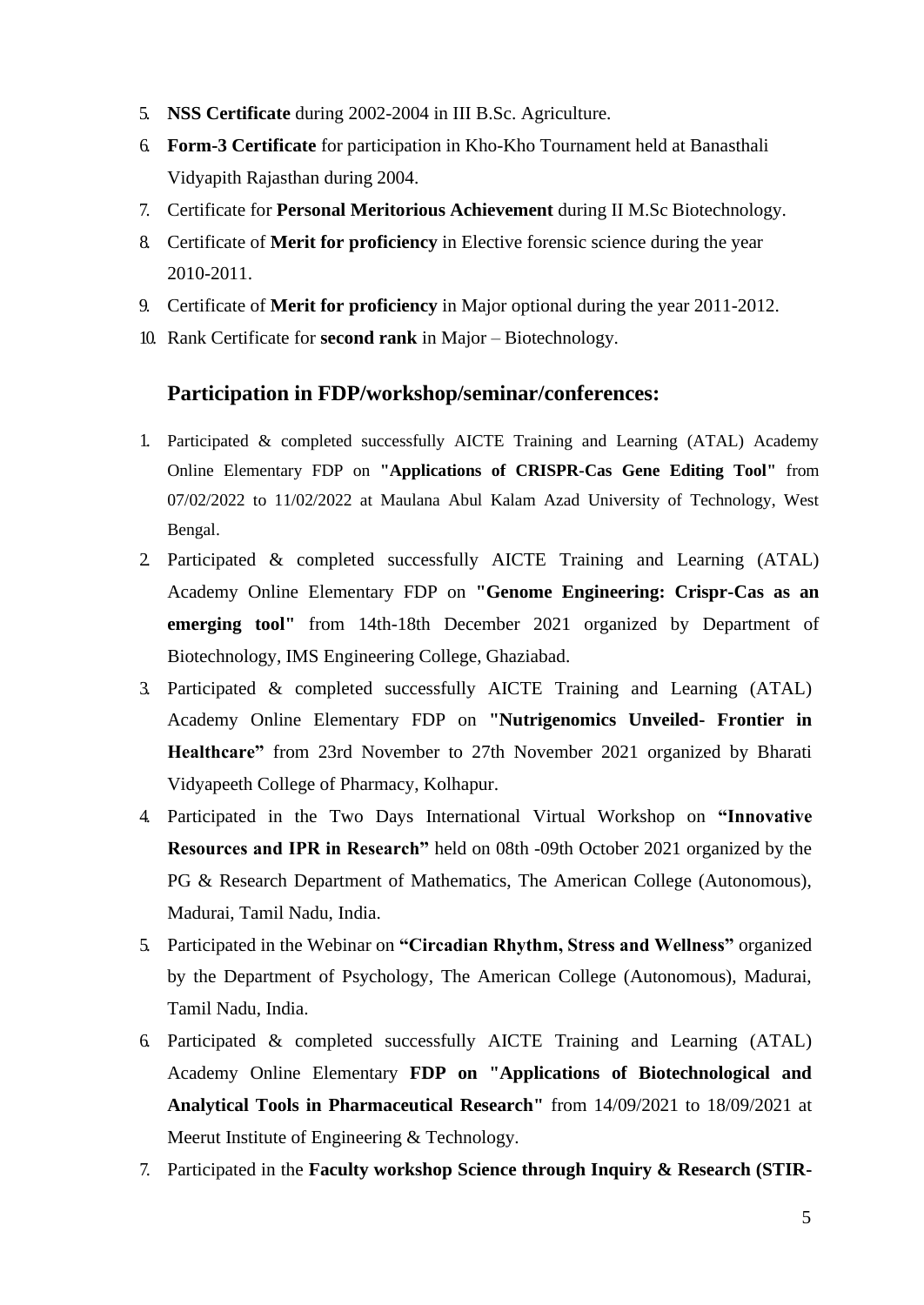**21)** sponsored by the United Board for Christian Higher Education in Asia conducted through virtual mode during 24, 25  $\&$  26 June. 2021 and completed the training in implementation of Research & Inquiry Based Pedagogy.

- 8. Participated in the **International Webinar-IV, 2021 on "How electrochemistry and vibrational spectroscopy work in industry" and "Rechargeable Li-ion batteries (LIBs) and beyond: Chemist's role towards technology development"** organized by the PG & Research Department of Chemistry, The American College, Madurai,TamilNadu, India on August 14,2021.
- 9. Participated in the International webinar on "**Promoting Ikigai to Arise & Shine"** organized by The Ladies Club of The American College held on 29<sup>th</sup> July, 2021.
- 10. Participated in the Two day online National workshop on "**Creating Interactive E-Content (Thinglink)"** organized by Universal Teachers Academy, Puducherry held on 3<sup>rd</sup> & 4<sup>th</sup> May, 2021.
- 11. Participated in the "**Sensitization Programme on the first 1000 days of life as a window of opportunity"** organized by National Institute of Public cooperation and Child development, Regional centre Bengaluru from 8-9 February, 2021.
- 12. Participated in the webinar on **"Lead the life in Style"** organized by Women's forum, The American College held on 1<sup>st</sup> February, 2021.
- 13. Participated in the online E-Quiz on "**Boost your Immuno system through food to combat COVID-19"** organized by the Department of Home Science, Government Arts College for women, Sivagangai held on May 2020.
- 14. Participated in the International Golden Joubilee Seminar on "**Emerging trends in food processing technology-20"** by Department of Food Processing Technology, Arul Anandar College, Karumathur, Madurai held on 1<sup>st</sup> January, 2020.
- 15. Participated in the State Level Seminar on "**Opportunities and Challenges in the Emerging Spaces of Higher Education**" held on 4<sup>th</sup> September, 2019.
- 16. Participated in the IPR and Patents: Prospects and challenges, PG and Research department of Zoology, Lady Doak College, Madurai held on 30<sup>th</sup> July, 2019.
- 17. Participated in the National Workshop on "Network Biology" held on 27<sup>th</sup>-28<sup>th</sup> of February, 2019.
- 18. Participated in the Two days workshop on "**Excel and SPSS**" on January 8-9, 2018.
- 19. Participated in the One day Lecture series on "**Nanotechnology: New perspectives in Biomedical Applications**" held on 2017.